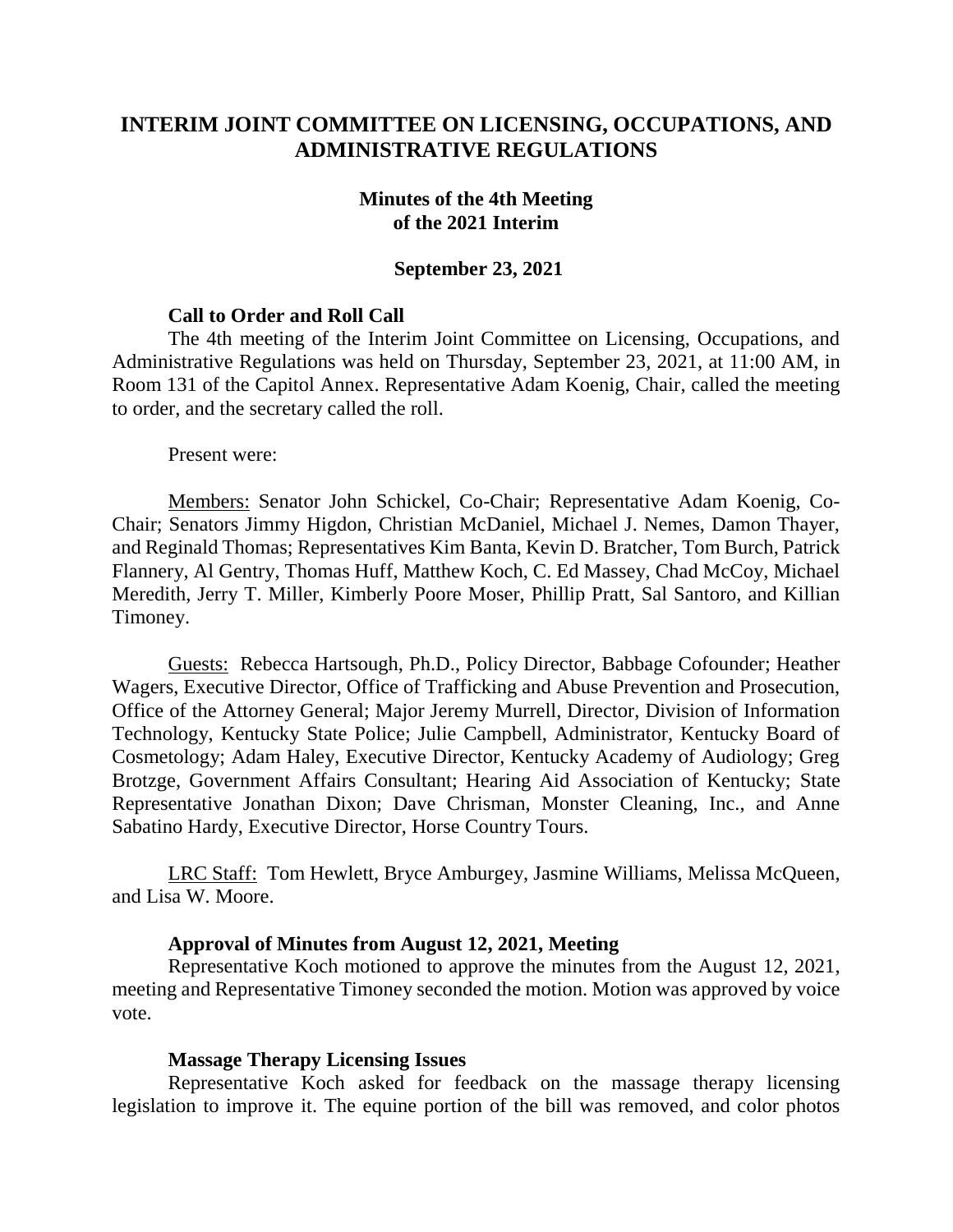being required was added in the latest version. He also said the Federal Bureau of Investigations (FBI) has requested a correction to the language requesting a criminal background check proposed by the Massage Therapy Association. His hope is to get the FBI's approval on the new language prior to the next session of the General Assembly.

Ms. Heather Wagers, Executive Director, Office of the Attorney General, said Public Law 92-544 authorizes the FBI to exchange criminal history record information (CHRI) with officials of state and local government agencies for licensing and employment purposes. This can only be authorized by a state statute which has been approved by the Attorney General of the United States. The FBI, with the assistance of the United States Department of Justice, has determined the parameters of Public Law 92-544 with respect to obtaining criminal history record information. The criteria are as follows: the statute must exist as a result of a legislative enactment; it must require the fingerprinting of applicants who are to be subjected to a national criminal history background check; it must, expressly ("submit to the FBI"), authorize the use of FBI records for the screening of applicants; it must identify the specific categories of licensees/employees falling within its purview; it must not be against public policy; and it may not authorize receipt of the CHRI by a private entity. Additionally, FBI policy requires that fingerprints be initially submitted to the state identification bureau (for a check of state records) and thereafter forwarded to the FBI for a "national" criminal history check.

Representative Koch noted the FBI needs to be included on the language that will ensure sexual predators are not being licensed to give massages to the public. He also said a second issue, that will be a separate bill, is to crack down on the bad actors in the massage therapy industry.

## **Audiologists and Specialists in Hearing Instruments**

Representative Thomas testified in support of the audiologists. Adam Haley, Executive Director, Kentucky Academy of Audiology (KAA) said there is a documented shortage of primary care health professionals in Kentucky. According to the Health Resources and Services Administration, Kentucky has 176 total primary care Health Professional Shortage Areas (HPSA). Kentucky's population living in a primary care HPSA equals 1,166,737, which represents 26 percent of the overall population of Kentucky. There are 200 licensed audiologists in the Commonwealth of Kentucky who could help. Of the more than 36 million Americans who experience hearing loss, 30 percent are 65-74 years old and 47 percent are 75 years old and older. Kentucky has 916,000 residents with hearing loss, which represents 20.5 percent of the state population. Untreated hearing loss results in a greater occurrence of other physical and mental conditions in elderly patients, substantially reducing the quality of life for older adults and increasing Medicare spending. Treated hearing loss enhances the quality of life and reduces health care costs. Also, every 18 seconds, an older adult is treated in an emergency room for a fall. The average cost for a fall injury is \$30,000 and the direct medical cost for falls is \$50 billion annually. Among older adults (those 65 or older), falls are the leading cause of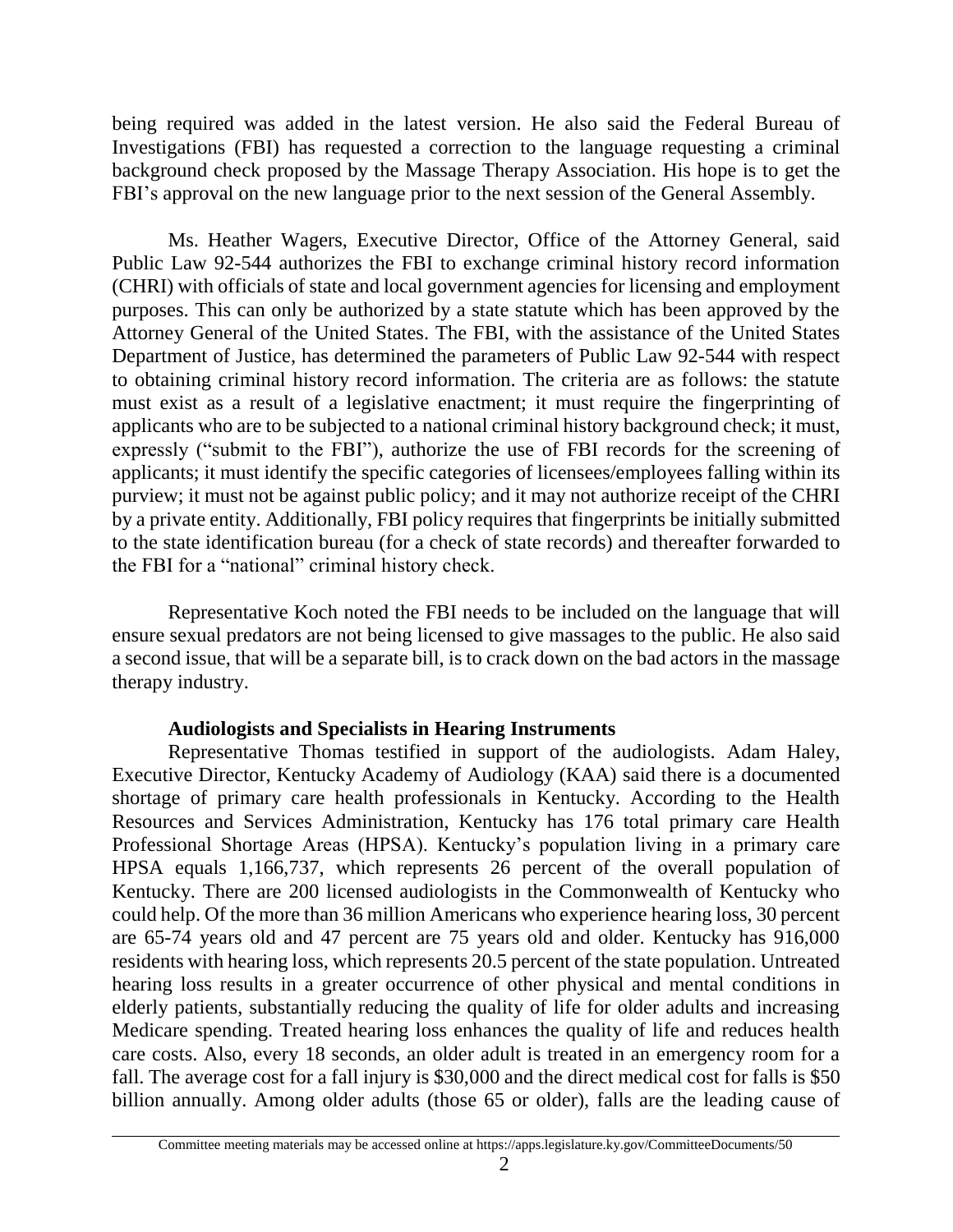injury death. They are also the most common cause of nonfatal injuries and hospital admissions for trauma. Elderly falls are preventable as are their associated financial and societal costs. Audiologists reliably diagnose and treat the vestibular disorders and help prevent older adult falls.

The KAA and its members are dedicated to delivering evidence-based diagnostic and treatment services, including hearing aid dispensing and fitting services that ensure optimal patient outcomes. Unfortunately, archaic regulations impose significant barriers for audiologists seeking to practice in Kentucky. These regulations have not kept up with evolving standards of practice. Kentucky is only one of six states that requires licensed audiologists to hold two separate licenses for duplicative hearing loss treatment and habilitative services. KAA recognizes the importance of licensure for professionals involved in fitting and dispensing hearing aids as a means of consumer protection. However, requiring audiologists to hold two licenses for the same services offers no additional protection to the consumer. Therefore, the appropriate licensure requirements for the practice of audiology should be universally and singularly contained under one licensure statute for Audiology.

Dr. Casey Rutledge-Roof, Immediate Past President (KAA), and Professor, University of Louisville, said under Kentucky statutes, audiologists who graduated after 2007 are required to hold a clinical doctorate (a Doctorate of Audiology (Au.D.) degree) for licensure. Audiologists who graduated in the year 2007 or prior are required to hold a minimum of a Master's degree in Audiology to practice. Today, an Au.D. degree is required for new graduates to enter clinical practice in every U.S. state and territory. Every one of the 70 university audiology training programs nationwide, including the top-ranked program at the University of Louisville, has eliminated master's level degrees in audiology altogether. Additionally, at 30 hours per two-year renewal period, Kentucky audiologists have some of the extensive continuing education requirements in the country.

In late 2017, President Trump signed the FDA Reauthorization (FDARA) into law. The bill contained several amendments including the Over-the-Counter Hearing Aid Act. This legislation was designed to allow adults with perceived mild-to-moderate hearing loss to purchase a new class of hearing aids without being seen by a professional. In 2016, the U.S. Food and Drug Administration (FDA) also announced that it had voluntarily stopped enforcing the medical clearance requirement that called for a "physician waiver" or a medical evaluation prior to obtaining a hearing aid. It is reasonable to anticipate a demand from consumers who need comprehensive hearing health care services, including assistance with comprehensive audiologic testing, hearing aid evaluations, fittings, and counseling services.

The KAA urges the Kentucky General Assembly to eliminate unnecessary dual licensure requirements and make it easier for consumers to access the hearing health services they need by removing the anti-competitive regulatory framework, as well as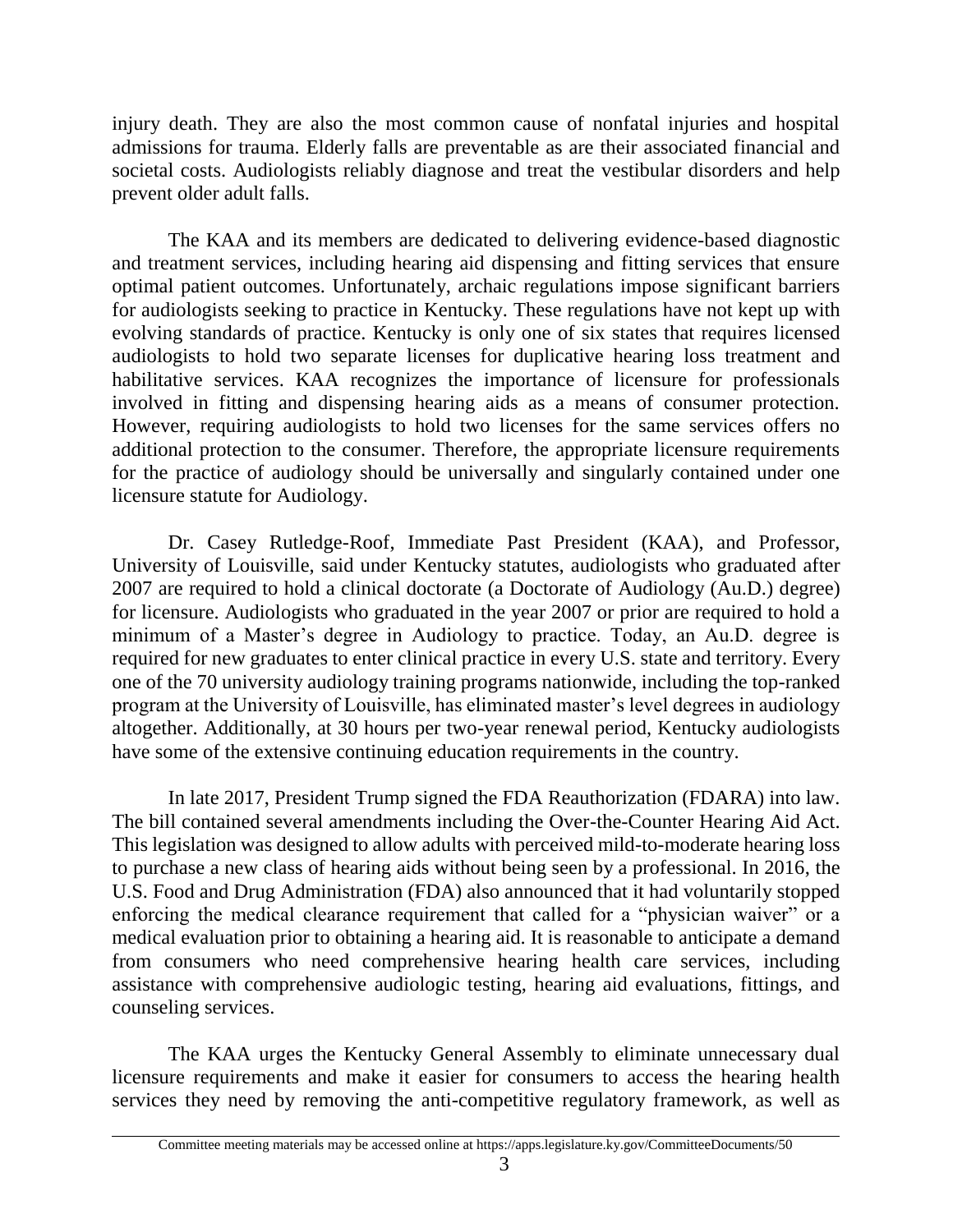ensuring that provider disciplinary issues are brought to the most appropriate venues. By addressing these unnecessary barriers to practice, it will help address the shortage of providers in Kentucky's HPSA's and bring much-needed updates to Kentucky's licensure laws.

Greg Brotzge, Government Affairs Consultant, Hearing Aid Association of Kentucky (HAAK), said the HAAK was formed in 1967, and is a 501C6 organization. Its mission is to promote and uphold the welfare of the hearing impaired, establish communication between hearing healthcare professionals, promote best practices, and address matters affecting Hearing Aid Dispensers within the Commonwealth of Kentucky.

Steve Clark, Past Chair, Licensing Board for Specialists in Hearing Instruments and Current Board member (HAAK), said KRS 334 was created in 1972 when there was a need across the country to enact state laws that governed the sale and fitting of hearing aids. The FDA created a set of guidelines and rules, but they did not offer enough protection to the consumer. KRS 334 was written by a group of consumers, hearing instrument specialists, audiologists, lawyers, and hearing industry representatives. The objective of the authors of the Kentucky law was to have one of the strongest consumer protection laws available for the hearing impaired. Anyone in Kentucky is required to be licensed under KRS 334 to sell a hearing instrument.

The need for more hearing aid specialists is significant, considering the number of baby boomers entering the market. It should not matter whether they are audiologists or hearing instrument dispensers as long as training and education are stressed and the consumer is protected. The HAAK is eager to work with KAA to come up with a resolution to satisfy both sides. It believes the law has worked well with few consumer complaints, and the goal of the association is to maintain a strong law that protects the consumer.

Mr. Brotzge said in addition to maintaining strong consumer protection laws, it is vital for dispensers to continue to practice as independent professionals. Dispensers provide needed access points to care and increase consumer choice. They currently dispense 50 percent of hearing aids to the general public. Audiologists are required to take the dispensing exam and abide by the consumer protection provisions under KRS 334. Legislation the past two sessions would delete these requirements and insert the consumer protection provisions into the audiology statute, KRS 334A. HAAK believes the most cost-effective option is to enforce the consumer protections laws under the dispensing board. Chairman Koenig has suggested combining the two Boards, and HAAK is receptive to this option, but noted the Audiology Board is already combined with the Speech-Language Pathology Board. Mr. Brotzge said he feels the two sides are close to an agreement.

Responding to a question from Senator Thomas, Mr. Brotzge said dual licensure is not the main concern of the HAAK, but enforcing consumer protection laws is of upmost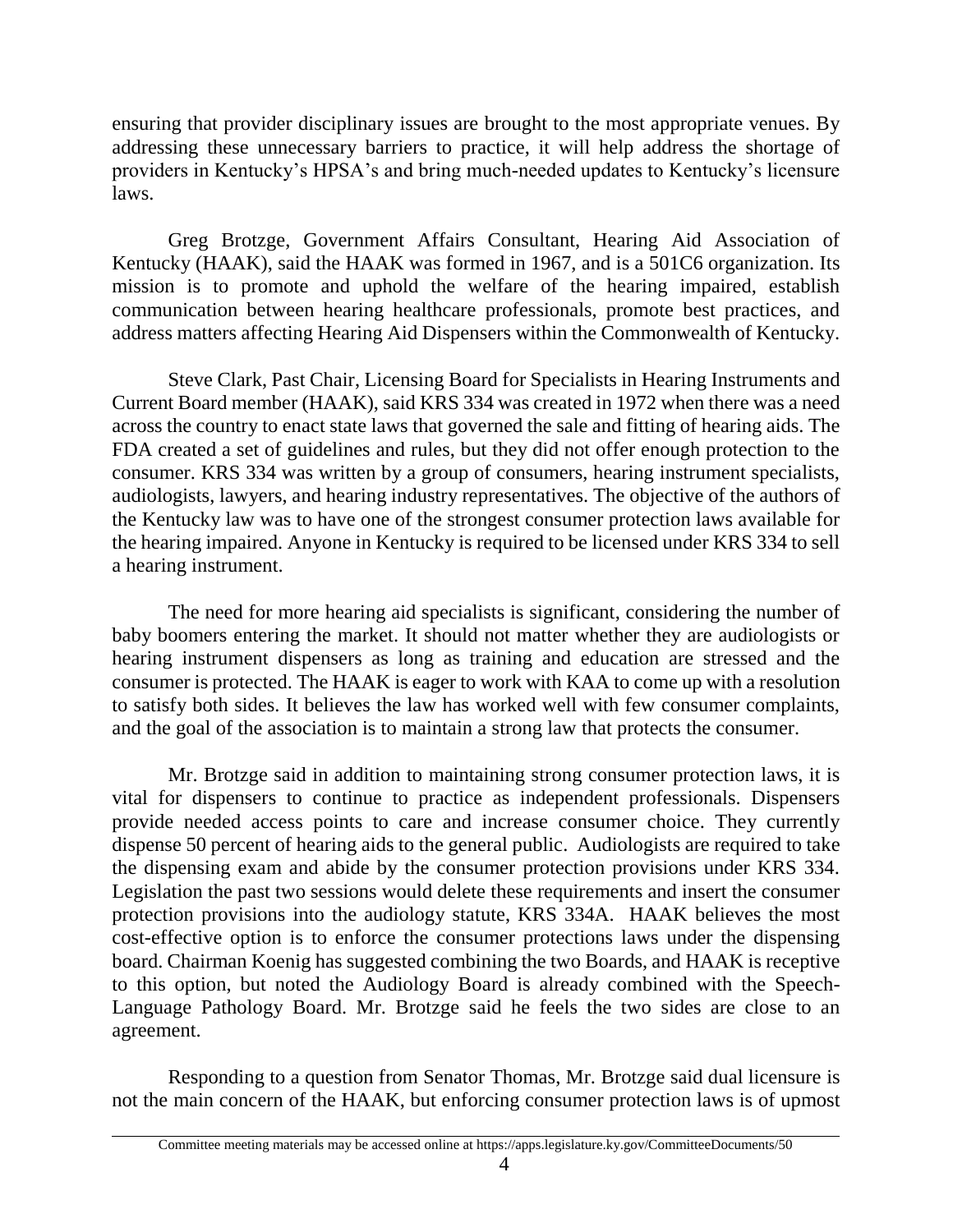importance. Mr. Clark said the reason for dual licensure ensures the audiologists are 100 percent qualified to fit hearing aids. Anyone in sales needs to be trained in following these laws when dealing with the general public. Senator Thomas said Kentucky has strong consumer laws in place, and Representative Thomas noted consumer protection laws were written in the 1970's. The most appropriate venue should a patient have a concern would be the Board of Audiology.

Responding to Representative Santoro, Mr. Haley said the hearing aids are available to purchase on-line although that does not mean consumers should purchase through the internet. Again, increased sale in hearing aids are expected in near future so need to have these laws ironed out.

Chairman Koenig said strong consumer protection is important, but effective consumer protection laws is what the committee is striving for. He wants both KAA and HAAK to keep that in mind as negotiations continue and a compromise is worked on.

## **HVAC License Exemption for Duct Cleaning**

Representative Jonathan Dixon discussed his bill 22RS BR 492 to obtain feedback to strengthen the bill. Currently, a person in Kentucky who owns a cleaning business must have a HVAC license to clean air ducts. Dave Chrisman, Monster Cleaning, Inc., Henderson, Kentucky, testified in support of the legislation. Mr. Chrisman said the demand for air duct cleaning is vast and surrounding states, such as Indiana, do not require HVAC licenses for simple cleaning of air ducts. The HVAC requirement is hindering his ability to hire people and run his cleaning business effectively.

Responding to Chairman Schickel, Representative Dixon said this legislation did not pass the House of Representatives last session. Mr. Chrisman explained the process of air duct cleaning and why a HVAC license should not be required to perform this valuable service to residential houses.

Responding to Representative Bratcher, Mr. Chrisman said residential home fires are a concern and the need for air duct cleaning is essential in preventing these fires. Reducing unneeded requirements for workers to clean them will lower the cost of the service and the more people that will be willing to pay for the service.

Responding to Chairman Koenig, Mr. Chrisman said a state inspector told him if he removed a cover from a furnace then he must have a HVAC license. He did not speak with Housing and Construction, or the HVAC Board.

## **Other Aspects of the Horse Industry**

Anne Sabatino Hardy, Executive Director, Horse Country Tours, said Horse Country Inc. is an organization of horse farms, equine medical clinics and equine attractions dedicated to sharing the stories of Kentucky's horse country. The hope is to